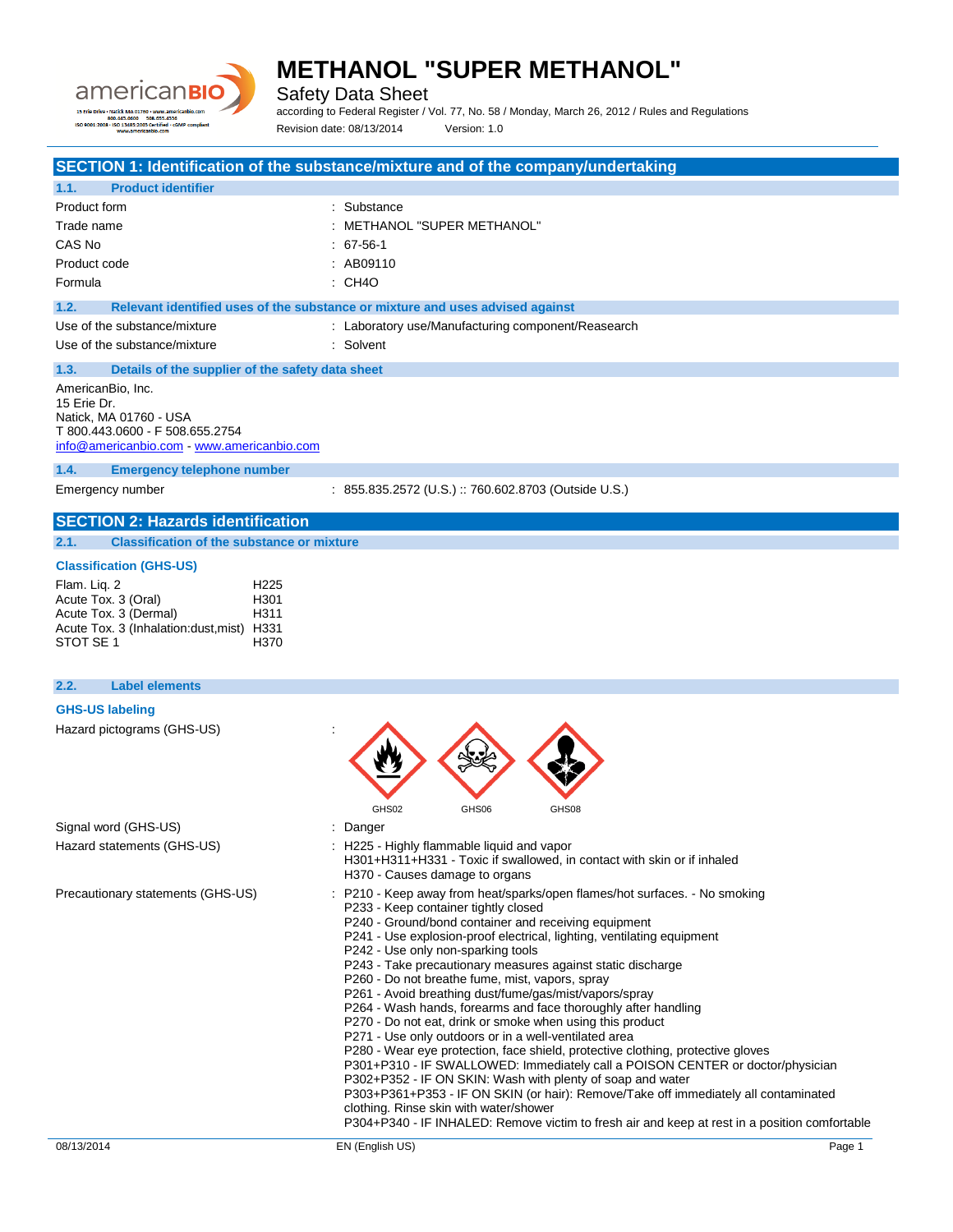Safety Data Sheet

according to Federal Register / Vol. 77, No. 58 / Monday, March 26, 2012 / Rules and Regulations

| for breathing                                                                                                                              |
|--------------------------------------------------------------------------------------------------------------------------------------------|
| P311 - Call a POISON CENTER or doctor/physician                                                                                            |
| P312 - Call a POISON CENTER/doctor/physician if you feel unwell                                                                            |
| P321 - Specific treatment (see SECTION 4 on this label)                                                                                    |
| P330 - If swallowed, rinse mouth                                                                                                           |
| P361 - Remove/Take off immediately all contaminated clothing                                                                               |
| P363 - Wash contaminated clothing before reuse                                                                                             |
| P370+P378 - In case of fire: Use sand/foam/water spray for extinction                                                                      |
| P403+P233 - Store in a well-ventilated place. Keep container tightly closed                                                                |
| P403+P235 - Store in a well-ventilated place. Keep cool                                                                                    |
| P405 - Store locked up                                                                                                                     |
| P501 - Dispose of contents/container to Collect all waste in suitable and labeled containers and<br>dispose according to local legislation |
|                                                                                                                                            |

#### **2.3. Other hazards**

No additional information available

**2.4. Unknown acute toxicity (GHS-US)**

No data available

### **SECTION 3: Composition/information on ingredients**

| 3.1.<br><b>Substance</b>                        |                           |               |                                                                                                                                                                 |
|-------------------------------------------------|---------------------------|---------------|-----------------------------------------------------------------------------------------------------------------------------------------------------------------|
| <b>Name</b>                                     | <b>Product identifier</b> | $\frac{9}{6}$ | <b>Classification (GHS-US)</b>                                                                                                                                  |
| METHANOL "SUPER METHANOL"<br>(Main constituent) | (CAS No) 67-56-1          | 100           | Flam. Lig. 2, H225<br>Acute Tox. 3 (Oral), H301<br>Acute Tox. 3 (Dermal), H311<br>Acute Tox. 3 (Inhalation: dust, mist),<br>H <sub>331</sub><br>STOT SE 1, H370 |

### Full text of H-phrases: see section 16

| 3.2.<br><b>Mixture</b>                                              |                                                                                                                                                                                                                                                                                                                                                                                                                                                                                                                                                                                                                                                                                                                                                                                                                     |
|---------------------------------------------------------------------|---------------------------------------------------------------------------------------------------------------------------------------------------------------------------------------------------------------------------------------------------------------------------------------------------------------------------------------------------------------------------------------------------------------------------------------------------------------------------------------------------------------------------------------------------------------------------------------------------------------------------------------------------------------------------------------------------------------------------------------------------------------------------------------------------------------------|
| Not applicable                                                      |                                                                                                                                                                                                                                                                                                                                                                                                                                                                                                                                                                                                                                                                                                                                                                                                                     |
| <b>SECTION 4: First aid measures</b>                                |                                                                                                                                                                                                                                                                                                                                                                                                                                                                                                                                                                                                                                                                                                                                                                                                                     |
| 4.1.<br><b>Description of first aid measures</b>                    |                                                                                                                                                                                                                                                                                                                                                                                                                                                                                                                                                                                                                                                                                                                                                                                                                     |
| First-aid measures general                                          | : Check the vital functions. Unconscious: maintain adequate airway and respiration. Respiratory<br>arrest: artificial respiration or oxygen. Cardiac arrest: perform resuscitation. Victim conscious with<br>laboured breathing: half-seated. Victim in shock: on his back with legs slightly raised. Vomiting:<br>prevent asphyxia/aspiration pneumonia. Prevent cooling by covering the victim (no warming up).<br>Keep watching the victim. Give psychological aid. Keep the victim calm, avoid physical strain.<br>Never give alcohol to drink. Never give anything by mouth to an unconscious person. If you feel<br>unwell, seek medical advice (show the label where possible). Call a POISON CENTER or<br>doctor/physician. Specific treatment (see If you feel unwell, seek medical advice on this label). |
| First-aid measures after inhalation                                 | Remove the victim into fresh air. Immediately consult a doctor/medical service. Remove to fresh<br>air and keep at rest in a position comfortable for breathing. Immediately call a POISON CENTER<br>or doctor/physician. Specific treatment (see If you feel unwell, seek medical advice. on this<br>label).                                                                                                                                                                                                                                                                                                                                                                                                                                                                                                       |
| First-aid measures after skin contact                               | : Wash immediately with lots of water. Soap may be used. Do not apply (chemical) neutralizing<br>agents. Remove clothing before washing. Consult a doctor/medical service. Rinse skin with<br>water/shower. Remove/Take off immediately all contaminated clothing. Immediately call a<br>POISON CENTER or doctor/physician. Wash with plenty of soap and water. Specific measures<br>(see Take victim to a doctor if irritation persists on this label). Wash contaminated clothing before<br>reuse.                                                                                                                                                                                                                                                                                                                |
| First-aid measures after eye contact                                | Remove contact lenses, if present and easy to do. Continue rinsing. Rinse cautiously with water<br>for several minutes. Rinse with water. Take victim to an ophthalmologist if irritation persists.<br>Obtain medical attention if pain, blinking or redness persist.                                                                                                                                                                                                                                                                                                                                                                                                                                                                                                                                               |
| First-aid measures after ingestion                                  | Rinse mouth with water. Give nothing to drink. Do not induce vomiting. Immediately consult a<br>doctor/medical service. Call Poison Information Centre (www.big.be/antigif.htm). Ingestion of<br>large quantities: immediately to hospital. Take the container/vomit to the doctor/hospital. Doctor:<br>administration of chemical antidote. Doctor: gastric lavage. Rinse mouth. Do NOT induce<br>vomiting. Obtain emergency medical attention. Immediately call a POISON CENTER or<br>doctor/physician. Specific treatment (see Consult a doctor/medical service if you feel unwell on<br>this label).                                                                                                                                                                                                            |
| 4.2.<br>Most important symptoms and effects, both acute and delayed |                                                                                                                                                                                                                                                                                                                                                                                                                                                                                                                                                                                                                                                                                                                                                                                                                     |
| Symptoms/injuries                                                   | Causes damage to organs.                                                                                                                                                                                                                                                                                                                                                                                                                                                                                                                                                                                                                                                                                                                                                                                            |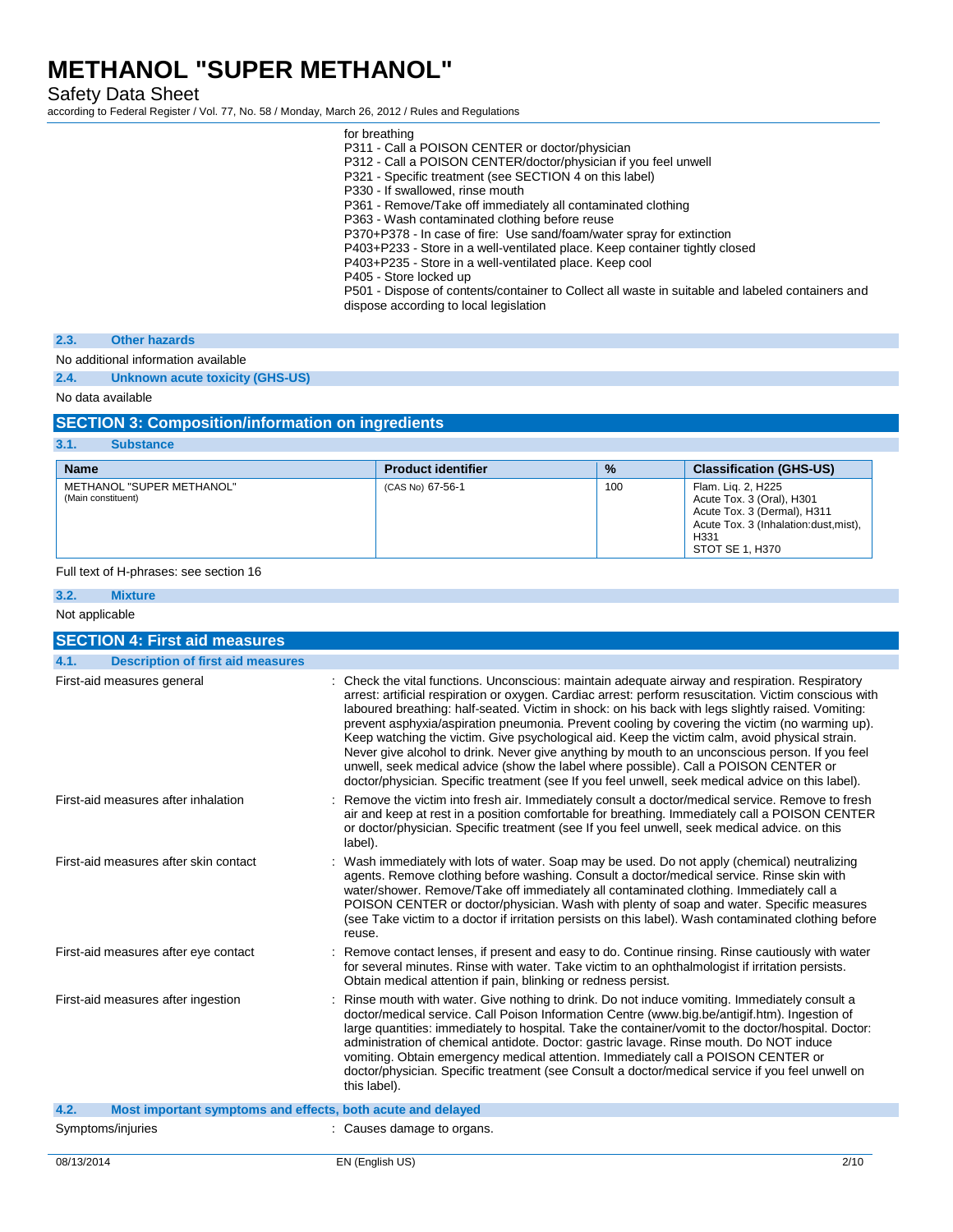## Safety Data Sheet

according to Federal Register / Vol. 77, No. 58 / Monday, March 26, 2012 / Rules and Regulations

| Symptoms/injuries after inhalation   | : Slight irritation. EXPOSURE TO HIGH CONCENTRATIONS: Coughing. Symptoms similar to<br>those listed under ingestion. Toxic if inhaled. Danger of serious damage to health by prolonged<br>exposure through inhalation.                                                                                                                                                                                                                                                                                                                                                                               |
|--------------------------------------|------------------------------------------------------------------------------------------------------------------------------------------------------------------------------------------------------------------------------------------------------------------------------------------------------------------------------------------------------------------------------------------------------------------------------------------------------------------------------------------------------------------------------------------------------------------------------------------------------|
| Symptoms/injuries after skin contact | : Symptoms similar to those listed under ingestion. Slight irritation. Repeated exposure to this<br>material can result in absorption through skin causing significant health hazard. Toxic in contact<br>with skin.                                                                                                                                                                                                                                                                                                                                                                                 |
| Symptoms/injuries after eye contact  | : Redness of the eye tissue. Lacrimation.                                                                                                                                                                                                                                                                                                                                                                                                                                                                                                                                                            |
| Symptoms/injuries after ingestion    | : Nausea. Vomiting. AFTER ABSORPTION OF HIGH QUANTITIES: FOLLOWING SYMPTOMS<br>MAY APPEAR LATER: Change in the haemogramme/blood composition. Headache. Feeling of<br>weakness. Abdominal pain. Muscular pain. Central nervous system depression. Dizziness.<br>Mental confusion. Drunkenness. Coordination disorders. Disturbed motor response.<br>Disturbances of consciousness. Visual disturbances. Blindness. Respiratory difficulties.<br>Cramps/uncontrolled muscular contractions. Toxic if swallowed. Swallowing a small quantity of<br>this material will result in serious health hazard. |
| Chronic symptoms                     | : ON CONTINUOUS/REPEATED EXPOSURE/CONTACT: Red skin. Dry skin. Skin<br>rash/inflammation. Headache. Disturbed tactile sensibility. Visual disturbances. Sleeplessness.<br>Gastrointestinal complaints. Cardiac and blood circulation effects.                                                                                                                                                                                                                                                                                                                                                        |

**4.3. Indication of any immediate medical attention and special treatment needed**

Hospitalize at once. Until victim can be cared for by specialized staff:

|                      | <b>SECTION 5: Firefighting measures</b>                             |                                                                                                                                                                                                                                                                                                                                                                                         |
|----------------------|---------------------------------------------------------------------|-----------------------------------------------------------------------------------------------------------------------------------------------------------------------------------------------------------------------------------------------------------------------------------------------------------------------------------------------------------------------------------------|
| 5.1.                 | <b>Extinguishing media</b>                                          |                                                                                                                                                                                                                                                                                                                                                                                         |
|                      | suitable extinguishing media                                        | : Preferably: alcohol resistant foam. Water spray. BC powder. Carbon dioxide. Foam. Dry powder.<br>Carbon dioxide. Water spray. Sand.                                                                                                                                                                                                                                                   |
|                      | Unsuitable extinguishing media                                      | : Solid water jet ineffective as extinguishing medium. Do not use a heavy water stream.                                                                                                                                                                                                                                                                                                 |
| 5.2.                 | Special hazards arising from the substance or mixture               |                                                                                                                                                                                                                                                                                                                                                                                         |
| Fire hazard          |                                                                     | : DIRECT FIRE HAZARD. Highly flammable. Gas/vapour flammable with air within explosion<br>limits. INDIRECT FIRE HAZARD. May be ignited by sparks. Highly flammable liquid and vapor.                                                                                                                                                                                                    |
|                      | <b>Explosion hazard</b>                                             | DIRECT EXPLOSION HAZARD. Gas/vapour explosive with air within explosion limits.<br>INDIRECT EXPLOSION HAZARD. may be ignited by sparks. Reactions with explosion hazards:<br>see "Reactivity Hazard". May form flammable/explosive vapor-air mixture.                                                                                                                                   |
| Reactivity           |                                                                     | On heating: release of toxic/corrosive/combustible gases/vapours (formaldehyde). Upon<br>combustion: CO and CO2 are formed. Violent to explosive reaction with (some) metal powders<br>and with (strong) oxidizers. Violent exothermic reaction with (some) acids and with (some)<br>halogens compounds.                                                                                |
| 5.3.                 | <b>Advice for firefighters</b>                                      |                                                                                                                                                                                                                                                                                                                                                                                         |
|                      | Firefighting instructions                                           | : Cool tanks/drums with water spray/remove them into safety. Do not move the load if exposed to<br>heat. Take account of toxic fire-fighting water. Use water moderately and if possible collect or<br>contain it. Use water spray or fog for cooling exposed containers. Exercise caution when fighting<br>any chemical fire. Avoid (reject) fire-fighting water to enter environment. |
|                      | Protection during firefighting                                      | Do not enter fire area without proper protective equipment, including respiratory protection.                                                                                                                                                                                                                                                                                           |
|                      | <b>SECTION 6: Accidental release measures</b>                       |                                                                                                                                                                                                                                                                                                                                                                                         |
| 6.1.                 | Personal precautions, protective equipment and emergency procedures |                                                                                                                                                                                                                                                                                                                                                                                         |
|                      | General measures                                                    | : Remove ignition sources. Use special care to avoid static electric charges. No naked lights. No<br>smoking.                                                                                                                                                                                                                                                                           |
| 6.1.1.               | For non-emergency personnel                                         |                                                                                                                                                                                                                                                                                                                                                                                         |
|                      | Protective equipment                                                | : Gas-tight suit.                                                                                                                                                                                                                                                                                                                                                                       |
|                      | <b>Emergency procedures</b>                                         | Keep upwind. Mark the danger area. Consider evacuation. Close doors and windows of adjacent<br>premises. Stop engines and no smoking. No naked flames or sparks. Spark- and explosionproof<br>appliances and lighting equipment. Keep containers closed. Wash contaminated clothes.<br>Evacuate unnecessary personnel.                                                                  |
| 6.1.2.               | For emergency responders                                            |                                                                                                                                                                                                                                                                                                                                                                                         |
| Protective equipment |                                                                     | Equip cleanup crew with proper protection. Avoid breathing dust/fume/gas/mist/vapors/spray.                                                                                                                                                                                                                                                                                             |
|                      | <b>Emergency procedures</b>                                         | : Ventilate area.                                                                                                                                                                                                                                                                                                                                                                       |
| 6.2.                 | <b>Environmental precautions</b>                                    |                                                                                                                                                                                                                                                                                                                                                                                         |

Prevent soil and water pollution. Prevent spreading in sewers. Prevent entry to sewers and public waters. Notify authorities if liquid enters sewers or public waters.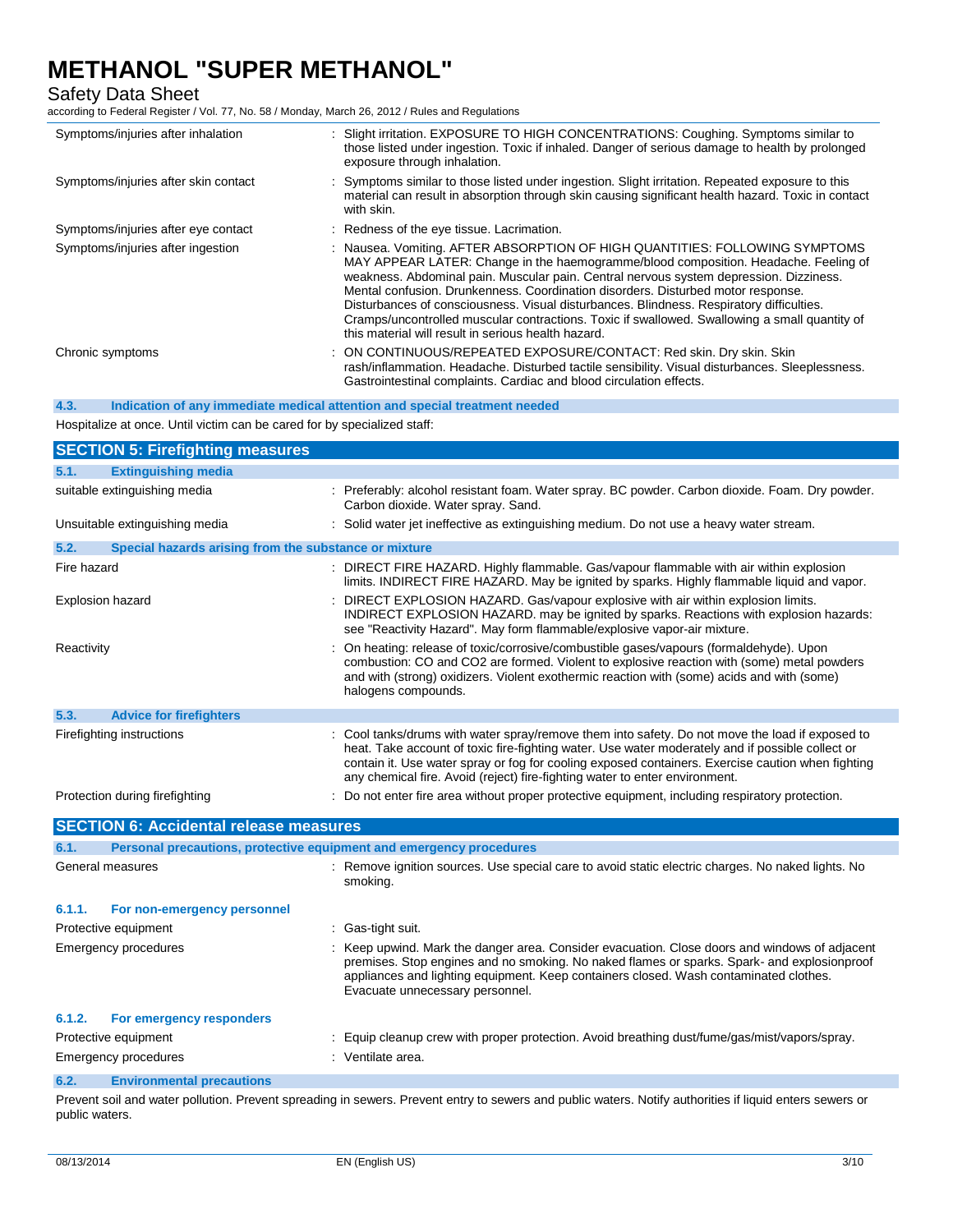Safety Data Sheet

according to Federal Register / Vol. 77, No. 58 / Monday, March 26, 2012 / Rules and Regulations

| 6.3.            | Methods and material for containment and cleaning up |                                                                                                                                                                                                                                                                                                                                                                                                                                                                                                                                                                                                                                                                                      |
|-----------------|------------------------------------------------------|--------------------------------------------------------------------------------------------------------------------------------------------------------------------------------------------------------------------------------------------------------------------------------------------------------------------------------------------------------------------------------------------------------------------------------------------------------------------------------------------------------------------------------------------------------------------------------------------------------------------------------------------------------------------------------------|
| For containment |                                                      | : Contain released substance, pump into suitable containers. Consult "Material-handling" to select<br>material of containers. Plug the leak, cut off the supply. Dam up the liquid spill. Try to reduce<br>evaporation. Measure the concentration of the explosive gas-air mixture. Dilute combustible/toxic<br>gases/vapours with water spray. Take account of toxic/corrosive precipitation water. Provide<br>equipment/receptacles with earthing. Do not use compressed air for pumping over spills.                                                                                                                                                                              |
|                 | Methods for cleaning up                              | : Take up liquid spill into a non combustible material e.g.: sand, earth, vermiculite slaked lime or<br>soda ash. Scoop absorbed substance into closing containers. See "Material-handling" for<br>suitable container materials. Carefully collect the spill/leftovers. Damaged/cooled tanks must be<br>emptied. Do not use compressed air for pumping over spills. Clean contaminated surfaces with<br>an excess of water. Take collected spill to manufacturer/competent authority. Wash clothing and<br>equipment after handling. Soak up spills with inert solids, such as clay or diatomaceous earth as<br>soon as possible. Collect spillage. Store away from other materials. |

### **6.4. Reference to other sections**

See Heading 8. Exposure controls and personal protection.

| <b>SECTION 7: Handling and storage</b>                               |                                                                                                                                                                                                                                                                                                                                                                                                                                                                                                                                                                                                                                                                                                                                                                                                                                                                                                                                                                                                                                                                     |
|----------------------------------------------------------------------|---------------------------------------------------------------------------------------------------------------------------------------------------------------------------------------------------------------------------------------------------------------------------------------------------------------------------------------------------------------------------------------------------------------------------------------------------------------------------------------------------------------------------------------------------------------------------------------------------------------------------------------------------------------------------------------------------------------------------------------------------------------------------------------------------------------------------------------------------------------------------------------------------------------------------------------------------------------------------------------------------------------------------------------------------------------------|
| <b>Precautions for safe handling</b><br>7.1.                         |                                                                                                                                                                                                                                                                                                                                                                                                                                                                                                                                                                                                                                                                                                                                                                                                                                                                                                                                                                                                                                                                     |
| Additional hazards when processed                                    | : Handle empty containers with care because residual vapors are flammable.                                                                                                                                                                                                                                                                                                                                                                                                                                                                                                                                                                                                                                                                                                                                                                                                                                                                                                                                                                                          |
| Precautions for safe handling                                        | Comply with the legal requirements. Remove contaminated clothing immediately. Clean<br>contaminated clothing. Handle uncleaned empty containers as full ones. Thoroughly clean/dry<br>the installation before use. Do not discharge the waste into the drain. Do not use compressed air<br>for pumping over. Use spark-/explosionproof appliances and lighting system. Take precautions<br>against electrostatic charges. Keep away from naked flames/heat. Keep away from ignition<br>sources/sparks. Observe strict hygiene. Keep container tightly closed. Measure the<br>concentration in the air regularly. Work under local exhaust/ventilation. Wash hands and other<br>exposed areas with mild soap and water before eat, drink or smoke and when leaving work.<br>Provide good ventilation in process area to prevent formation of vapor. No naked lights. No<br>smoking. Use only non-sparking tools. Use only outdoors or in a well-ventilated area. Avoid<br>breathing dust/fume/gas/mist/vapors/spray. Do not breathe dust/fume/gas/mist/vapors/spray. |
| Hygiene measures                                                     | Do not eat, drink or smoke when using this product.                                                                                                                                                                                                                                                                                                                                                                                                                                                                                                                                                                                                                                                                                                                                                                                                                                                                                                                                                                                                                 |
| 7.2.<br>Conditions for safe storage, including any incompatibilities |                                                                                                                                                                                                                                                                                                                                                                                                                                                                                                                                                                                                                                                                                                                                                                                                                                                                                                                                                                                                                                                                     |
| <b>Technical measures</b>                                            | : Proper grounding procedures to avoid static electricity should be followed. Ground/bond<br>container and receiving equipment. Use explosion-proof Proper grounding procedures to avoid<br>static electricity should be followed. equipment.                                                                                                                                                                                                                                                                                                                                                                                                                                                                                                                                                                                                                                                                                                                                                                                                                       |
| Storage conditions                                                   | : Keep only in the original container in a cool, well ventilated place away from : Direct sunlight.<br>Keep in fireproof place. Keep container tightly closed.                                                                                                                                                                                                                                                                                                                                                                                                                                                                                                                                                                                                                                                                                                                                                                                                                                                                                                      |
| Incompatible products                                                | Strong bases. strong acids.                                                                                                                                                                                                                                                                                                                                                                                                                                                                                                                                                                                                                                                                                                                                                                                                                                                                                                                                                                                                                                         |
| Incompatible materials                                               | Sources of ignition. Direct sunlight. Heat sources.                                                                                                                                                                                                                                                                                                                                                                                                                                                                                                                                                                                                                                                                                                                                                                                                                                                                                                                                                                                                                 |
| Heat-ignition                                                        | KEEP SUBSTANCE AWAY FROM: heat sources. ignition sources.                                                                                                                                                                                                                                                                                                                                                                                                                                                                                                                                                                                                                                                                                                                                                                                                                                                                                                                                                                                                           |
| Prohibitions on mixed storage                                        | KEEP SUBSTANCE AWAY FROM: combustible materials. oxidizing agents. (strong) acids.<br>(strong) bases. halogens. amines. water/moisture.                                                                                                                                                                                                                                                                                                                                                                                                                                                                                                                                                                                                                                                                                                                                                                                                                                                                                                                             |
| Storage area                                                         | Store at room temperature. Keep out of direct sunlight. Store in a dry area. Keep container in a<br>well-ventilated place. Fireproof storeroom. Keep locked up. Provide for a tub to collect spills.<br>Provide the tank with earthing. Unauthorized persons are not admitted. Aboveground. Meet the<br>legal requirements.                                                                                                                                                                                                                                                                                                                                                                                                                                                                                                                                                                                                                                                                                                                                         |
| Special rules on packaging                                           | SPECIAL REQUIREMENTS: closing. dry. clean. correctly labelled. meet the legal requirements.<br>Secure fragile packagings in solid containers.                                                                                                                                                                                                                                                                                                                                                                                                                                                                                                                                                                                                                                                                                                                                                                                                                                                                                                                       |
| Packaging materials                                                  | SUITABLE MATERIAL: steel. stainless steel. iron. glass. MATERIAL TO AVOID: lead.<br>aluminium. zinc. polyethylene. PVC.                                                                                                                                                                                                                                                                                                                                                                                                                                                                                                                                                                                                                                                                                                                                                                                                                                                                                                                                             |
| Specific end use(s)<br>7.3.                                          |                                                                                                                                                                                                                                                                                                                                                                                                                                                                                                                                                                                                                                                                                                                                                                                                                                                                                                                                                                                                                                                                     |

### No additional information available

| <b>SECTION 8: Exposure controls/personal protection</b> |           |  |  |
|---------------------------------------------------------|-----------|--|--|
|                                                         |           |  |  |
| <b>METHANOL "SUPER METHANOL" (67-56-1)</b>              |           |  |  |
| ACGIH TWA (ppm)                                         | 200 ppm   |  |  |
| ACGIH STEL (ppm)                                        | $200$ ppm |  |  |
|                                                         |           |  |  |

**8.2. Exposure controls**

Personal protective equipment : Avoid all unnecessary exposure.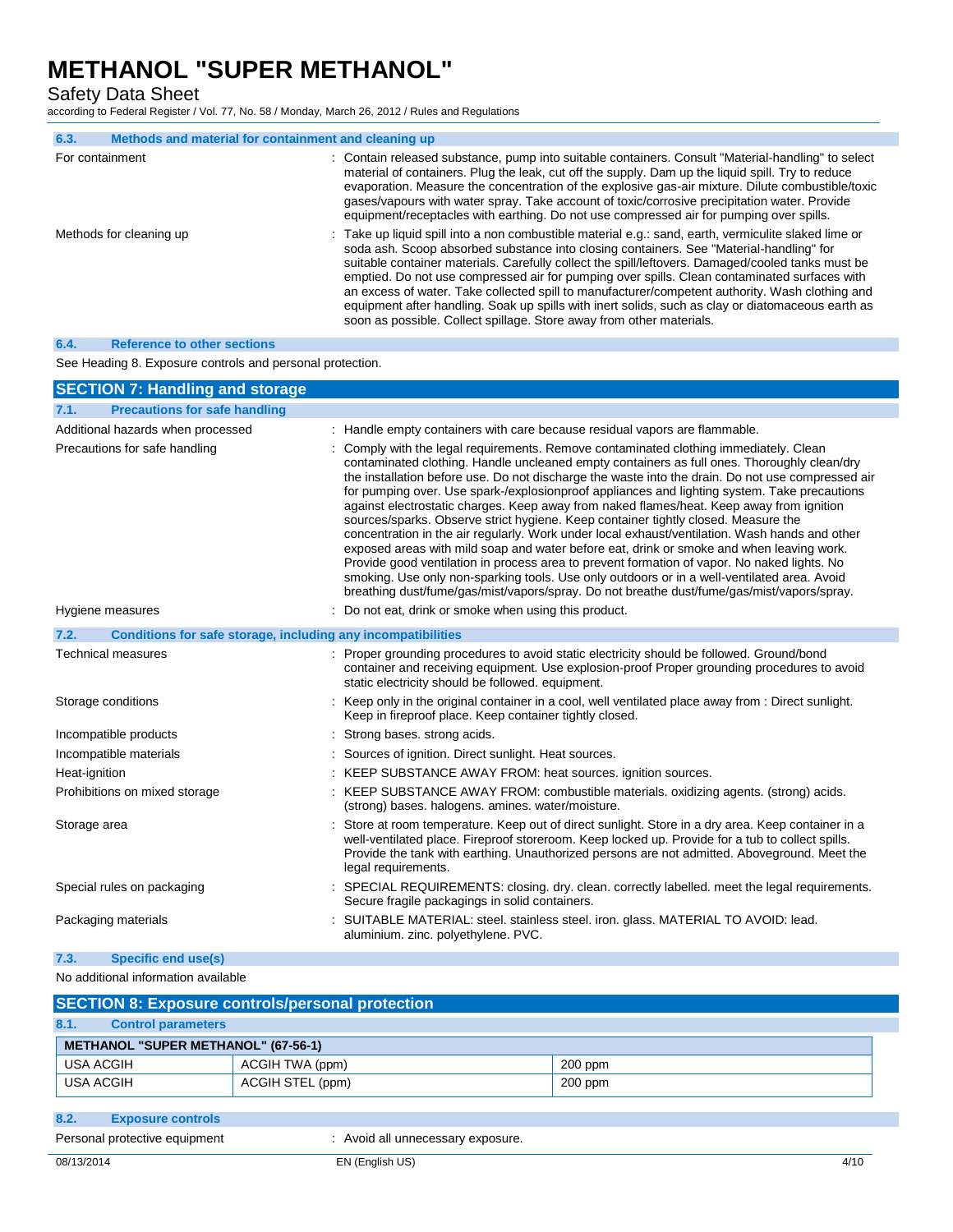Safety Data Sheet

according to Federal Register / Vol. 77, No. 58 / Monday, March 26, 2012 / Rules and Regulations

| Materials for protective clothing                             | : GIVE EXCELLENT RESISTANCE: No data available. GIVE GOOD RESISTANCE:<br>polyethylene/ethylenevinylalcohol. styrene-butadiene rubber. viton. GIVE LESS RESISTANCE:<br>chloroprene rubber, chlorinated polyethylene, natural rubber, nitrile rubber/PVC, GIVE POOR<br>RESISTANCE: leather. neoprene. nitrile rubber. polyethylene. PVA. PVC. polyurethane. |
|---------------------------------------------------------------|-----------------------------------------------------------------------------------------------------------------------------------------------------------------------------------------------------------------------------------------------------------------------------------------------------------------------------------------------------------|
| Hand protection                                               | : Gloves. Wear protective gloves.                                                                                                                                                                                                                                                                                                                         |
| Eye protection                                                | : Combined eye and respiratory protection. Safety glasses. Chemical goggles or safety glasses.                                                                                                                                                                                                                                                            |
| Skin and body protection                                      | : Head/neck protection. Protective clothing.                                                                                                                                                                                                                                                                                                              |
| Respiratory protection                                        | : Gas mask with filter type AX at conc. in air > exposure limit. Wear gas mask with filter type A if<br>conc. in air > exposure limit. High vapour/gas concentration: self-contained respirator. Where<br>exposure through inhalation may occur from use, respiratory protection equipment is<br>recommended.                                             |
| Other information                                             | : When using, do not eat, drink or smoke.                                                                                                                                                                                                                                                                                                                 |
| <b>SECTION 9: Physical and chemical properties</b>            |                                                                                                                                                                                                                                                                                                                                                           |
| Information on basic physical and chemical properties<br>9.1. |                                                                                                                                                                                                                                                                                                                                                           |
| <b>Physical state</b>                                         | : Liquid                                                                                                                                                                                                                                                                                                                                                  |

| Physical state                                | $:$ Liquid                                                                                                                                                                         |
|-----------------------------------------------|------------------------------------------------------------------------------------------------------------------------------------------------------------------------------------|
| Appearance                                    | : Liquid.                                                                                                                                                                          |
| Molecular mass                                | $: 32.04$ g/mol                                                                                                                                                                    |
| Color                                         | : Colourless.                                                                                                                                                                      |
| Odor                                          | Characteristic odour. Mild odour. Pleasant odour. Alcohol odour. Commercial/unpurified<br>substance: Irritating/pungent odour.                                                     |
| Odor threshold                                | $: 2000 - 8800$ ppm<br>2620 - 11528 mg/m <sup>3</sup>                                                                                                                              |
| pH                                            | No data available                                                                                                                                                                  |
| Relative evaporation rate (butyl acetate=1)   | $\therefore$ 4.1                                                                                                                                                                   |
| Relative evaporation rate (ether=1)           | $\therefore$ 6.3                                                                                                                                                                   |
| Melting point                                 | $.98^{\circ}$ C                                                                                                                                                                    |
| Freezing point                                | : No data available                                                                                                                                                                |
| Boiling point                                 | : 65 $^{\circ}$ C                                                                                                                                                                  |
| Flash point                                   | : 11 $^{\circ}$ C                                                                                                                                                                  |
| Critical temperature                          | : 240 °C                                                                                                                                                                           |
| Self ignition temperature                     | : 455 °C                                                                                                                                                                           |
| Decomposition temperature                     | No data available                                                                                                                                                                  |
| Flammability (solid, gas)                     | : No data available                                                                                                                                                                |
| Vapor pressure                                | $: 128$ hPa                                                                                                                                                                        |
| Vapor pressure at 50 °C                       | $: 552$ hPa                                                                                                                                                                        |
| Critical pressure                             | : 79547 hPa                                                                                                                                                                        |
| Relative vapor density at 20 °C               | : 1.1                                                                                                                                                                              |
| Relative density                              | : 0.79                                                                                                                                                                             |
| Relative density of saturated gas/air mixture | : 1.0                                                                                                                                                                              |
| Density                                       | : 792 kg/m <sup>3</sup>                                                                                                                                                            |
| Solubility                                    | Soluble in water. Soluble in ethanol. Soluble in ether. Soluble in acetone. Soluble in chloroform.<br>Water: Complete<br>Ethanol: Complete<br>Ether: Complete<br>Acetone: Complete |
| Log Pow                                       | -0.77 (Experimental value; Other, Experimental value; Other)                                                                                                                       |
| Log Kow                                       | No data available                                                                                                                                                                  |
| Viscosity, kinematic                          | : No data available                                                                                                                                                                |
| Viscosity, dynamic                            | : $0.6$ mPa.s (20 °C)                                                                                                                                                              |
| Explosive properties                          | : No data available                                                                                                                                                                |
| Oxidizing properties                          | No data available                                                                                                                                                                  |
| <b>Explosive limits</b>                       | $: 5.5 - 36.5$ vol %                                                                                                                                                               |
| 9.2.<br><b>Other information</b>              |                                                                                                                                                                                    |
| Minimum ignition energy                       | $: 0.14 \text{ mJ}$                                                                                                                                                                |
| Saturation concentration                      | : $166$ g/m <sup>3</sup>                                                                                                                                                           |
| 08/13/2014                                    | EN (English US)<br>5/10                                                                                                                                                            |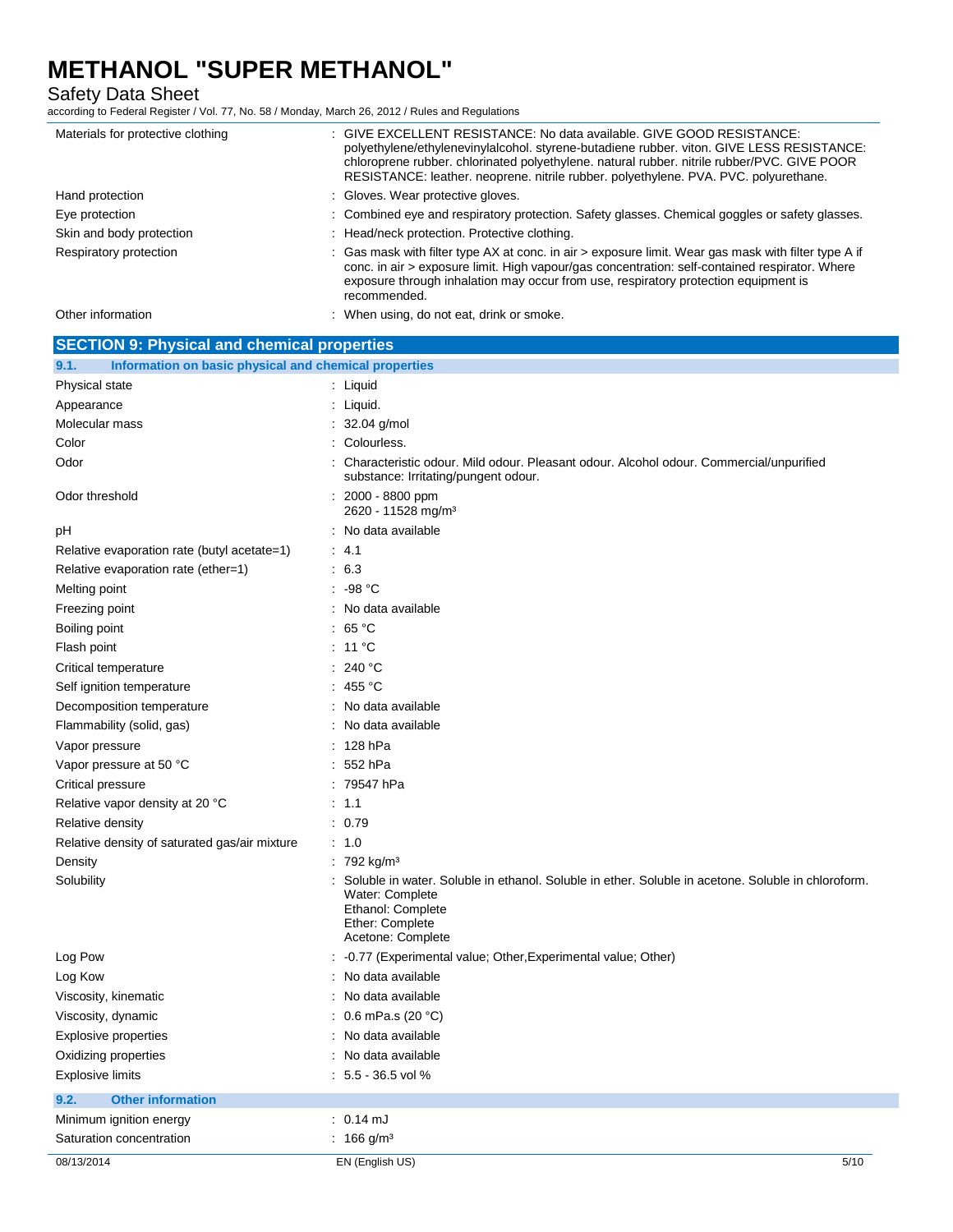Safety Data Sheet

according to Federal Register / Vol. 77, No. 58 / Monday, March 26, 2012 / Rules and Regulations

VOC content : 100 %

Other properties Theorem 2012 : Clear. Hygroscopic. Volatile. Substance has neutral reaction.

### **SECTION 10: Stability and reactivity**

### **10.1. Reactivity**

On heating: release of toxic/corrosive/combustible gases/vapours (formaldehyde). Upon combustion: CO and CO2 are formed. Violent to explosive reaction with (some) metal powders and with (strong) oxidizers. Violent exothermic reaction with (some) acids and with (some) halogens compounds.

#### **10.2. Chemical stability**

Hygroscopic. Not established. Highly flammable liquid and vapor. May form flammable/explosive vapor-air mixture.

### **10.3. Possibility of hazardous reactions**

Not established.

#### **10.4. Conditions to avoid**

Direct sunlight. Extremely high or low temperatures. Open flame.

### **10.5. Incompatible materials**

strong acids. Strong bases.

### **10.6. Hazardous decomposition products**

fume. Carbon monoxide. Carbon dioxide. May release flammable gases.

### **SECTION 11: Toxicological information**

### **11.1. Information on toxicological effects**

Acute toxicity **in the summand of the top in the state of the state of the state of the state of the state of t** 

| <b>METHANOL "SUPER METHANOL" ( \f )67-56-1</b>         |                                                                                                                                                                                                                                                                                                                                                                                                                                                                                                                                                                                                    |
|--------------------------------------------------------|----------------------------------------------------------------------------------------------------------------------------------------------------------------------------------------------------------------------------------------------------------------------------------------------------------------------------------------------------------------------------------------------------------------------------------------------------------------------------------------------------------------------------------------------------------------------------------------------------|
| LD50 oral rat                                          | > 5000 mg/kg (1187-2769 mg/kg bodyweight; Rat; Rat)                                                                                                                                                                                                                                                                                                                                                                                                                                                                                                                                                |
| LD50 dermal rabbit                                     | 15800 mg/kg (Rabbit)                                                                                                                                                                                                                                                                                                                                                                                                                                                                                                                                                                               |
| LC50 inhalation rat (mg/l)                             | 85 mg/l/4h (Rat)                                                                                                                                                                                                                                                                                                                                                                                                                                                                                                                                                                                   |
| LC50 inhalation rat (ppm)                              | 64000 ppm/4h (Rat)                                                                                                                                                                                                                                                                                                                                                                                                                                                                                                                                                                                 |
| Skin corrosion/irritation                              | Not classified                                                                                                                                                                                                                                                                                                                                                                                                                                                                                                                                                                                     |
| Serious eye damage/irritation                          | Not classified                                                                                                                                                                                                                                                                                                                                                                                                                                                                                                                                                                                     |
| Respiratory or skin sensitization                      | Not classified                                                                                                                                                                                                                                                                                                                                                                                                                                                                                                                                                                                     |
| Germ cell mutagenicity                                 | Not classified                                                                                                                                                                                                                                                                                                                                                                                                                                                                                                                                                                                     |
| Carcinogenicity                                        | Not classified                                                                                                                                                                                                                                                                                                                                                                                                                                                                                                                                                                                     |
| Reproductive toxicity                                  | Not classified                                                                                                                                                                                                                                                                                                                                                                                                                                                                                                                                                                                     |
| Specific target organ toxicity (single exposure)       | : Causes damage to organs.                                                                                                                                                                                                                                                                                                                                                                                                                                                                                                                                                                         |
| Specific target organ toxicity (repeated<br>exposure)  | Not classified                                                                                                                                                                                                                                                                                                                                                                                                                                                                                                                                                                                     |
| Aspiration hazard                                      | : Not classified                                                                                                                                                                                                                                                                                                                                                                                                                                                                                                                                                                                   |
| Potential Adverse human health effects and<br>symptoms | Based on available data, the classification criteria are not met. Toxic if swallowed. Toxic in<br>contact with skin. Toxic if inhaled.                                                                                                                                                                                                                                                                                                                                                                                                                                                             |
| Symptoms/injuries after inhalation                     | Slight irritation. EXPOSURE TO HIGH CONCENTRATIONS: Coughing. Symptoms similar to<br>those listed under ingestion. Toxic if inhaled. Danger of serious damage to health by prolonged<br>exposure through inhalation.                                                                                                                                                                                                                                                                                                                                                                               |
| Symptoms/injuries after skin contact                   | Symptoms similar to those listed under ingestion. Slight irritation. Repeated exposure to this<br>material can result in absorption through skin causing significant health hazard. Toxic in contact<br>with skin.                                                                                                                                                                                                                                                                                                                                                                                 |
| Symptoms/injuries after eye contact                    | Redness of the eye tissue. Lacrimation.                                                                                                                                                                                                                                                                                                                                                                                                                                                                                                                                                            |
| Symptoms/injuries after ingestion                      | Nausea. Vomiting. AFTER ABSORPTION OF HIGH QUANTITIES: FOLLOWING SYMPTOMS<br>MAY APPEAR LATER: Change in the haemogramme/blood composition. Headache. Feeling of<br>weakness. Abdominal pain. Muscular pain. Central nervous system depression. Dizziness.<br>Mental confusion. Drunkenness. Coordination disorders. Disturbed motor response.<br>Disturbances of consciousness. Visual disturbances. Blindness. Respiratory difficulties.<br>Cramps/uncontrolled muscular contractions. Toxic if swallowed. Swallowing a small quantity of<br>this material will result in serious health hazard. |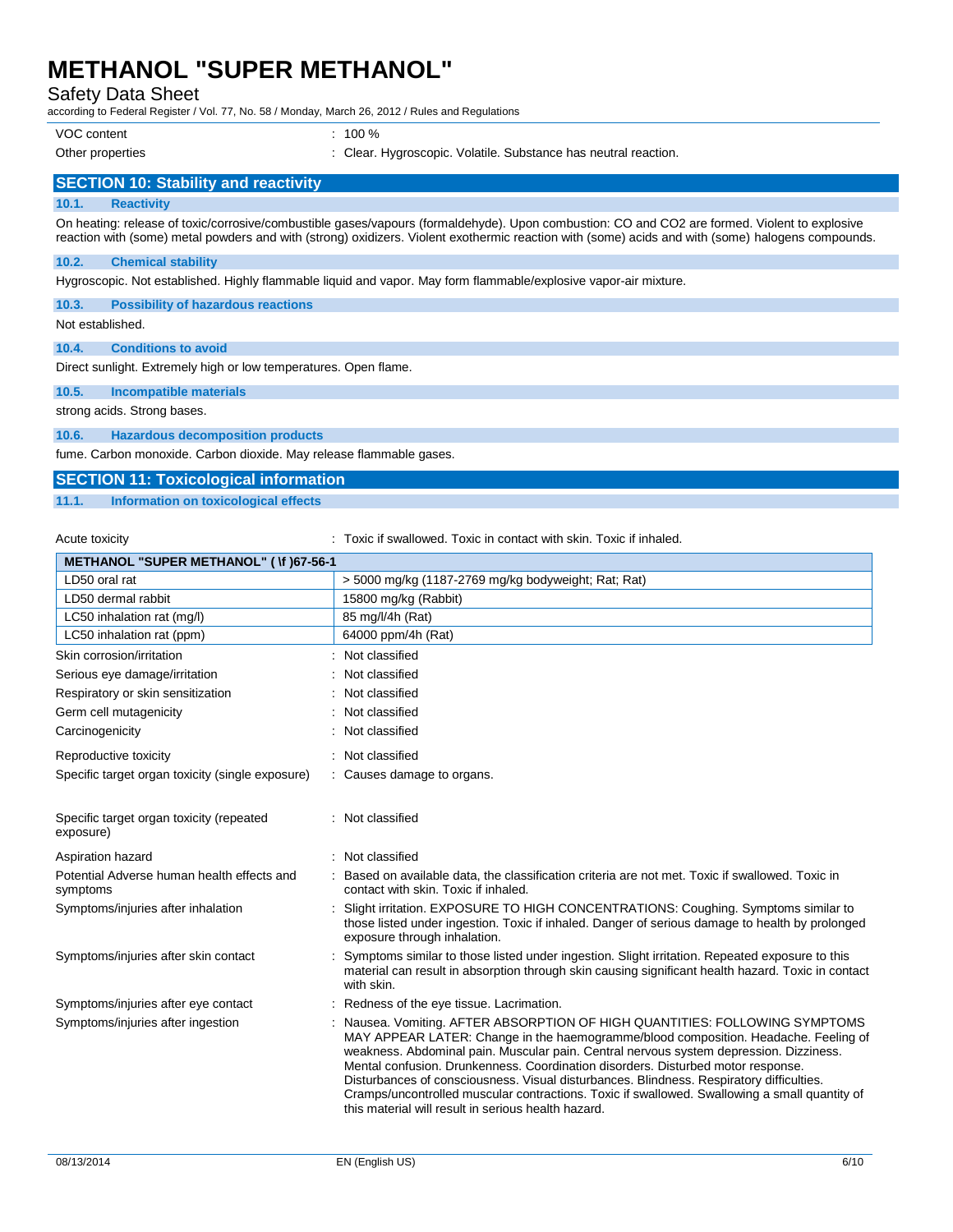Safety Data Sheet

according to Federal Register / Vol. 77, No. 58 / Monday, March 26, 2012 / Rules and Regulations

Chronic symptoms : ON CONTINUOUS/REPEATED EXPOSURE/CONTACT: Red skin. Dry skin. Skin rash/inflammation. Headache. Disturbed tactile sensibility. Visual disturbances. Sleeplessness. Gastrointestinal complaints. Cardiac and blood circulation effects.

| <b>SECTION 12: Ecological information</b> |                                                                                                                                                                                                                                                                |
|-------------------------------------------|----------------------------------------------------------------------------------------------------------------------------------------------------------------------------------------------------------------------------------------------------------------|
| 12.1.<br><b>Toxicity</b>                  |                                                                                                                                                                                                                                                                |
| Ecology - general                         | : Classification concerning the environment: not applicable.                                                                                                                                                                                                   |
| Ecology - air                             | $\therefore$ TA-Luft Klasse 5.2.5/I.                                                                                                                                                                                                                           |
| Ecology - water                           | : Not harmful to fishes (LC50(96h) >1000 mg/l). Not harmful to invertebrates (Daphnia) (EC50<br>$(48h)$ > 1000 mg/l). Not harmful to algae (EC50 $(72h)$ >1000 mg/l). Slightly harmful to bacteria<br>(EC50: 100 - 1000 mg/l). Inhibition of activated sludge. |

| <b>METHANOL "SUPER METHANOL" (67-56-1)</b> |                                                        |
|--------------------------------------------|--------------------------------------------------------|
| LC50 fish 1                                | 15400 mg/l (96 h; Lepomis macrochirus; Lethal)         |
| EC50 Daphnia 1                             | > 10000 mg/l (48 h; Daphnia magna; Lethal)             |
| $LC50$ fish 2                              | 10800 mg/l 96 h; Salmo gairdneri (Oncorhynchus mykiss) |
| EC50 Daphnia 2                             | 24500 mg/l (48 h; Daphnia magna)                       |
| Threshold limit other aquatic organisms 1  | 6600 mg/l (16 h; Pseudomonas putida)                   |
| Threshold limit algae 1                    | 530 mg/l (192 h; Microcystis aeruginosa)               |
| Threshold limit algae 2                    | 8000 mg/l (168 h; Scenedesmus quadricauda)             |

### **12.2. Persistence and degradability**

| <b>METHANOL "SUPER METHANOL" (67-56-1)</b> |                                                                             |
|--------------------------------------------|-----------------------------------------------------------------------------|
| Persistence and degradability              | Readily biodegradable in water. Biodegradable in the soil. Not established. |
| Biochemical oxygen demand (BOD)            | $0.6 - 1.12$ g O <sup>2</sup> /g substance                                  |
| Chemical oxygen demand (COD)               | 1.42 g $O^2$ /g substance                                                   |
| ThOD                                       | 1.5 g $O^2$ /g substance                                                    |
| BOD (% of ThOD)                            | $0.8$ % ThOD                                                                |

### **12.3. Bioaccumulative potential**

| <b>METHANOL "SUPER METHANOL" (67-56-1)</b> |                                                                   |
|--------------------------------------------|-------------------------------------------------------------------|
| BCF fish 1                                 | < 10 (Leuciscus idus)                                             |
| Log Pow                                    | -0.77 (Experimental value; Other, Experimental value; Other)      |
| Bioaccumulative potential                  | Low potential for bioaccumulation (BCF $<$ 500). Not established. |

| 12.4.<br><b>Mobility in soil</b>           |                     |
|--------------------------------------------|---------------------|
| <b>METHANOL "SUPER METHANOL" (67-56-1)</b> |                     |
| Surface tension                            | $0.023$ N/m (20 °C) |
|                                            |                     |

## **12.5. Other adverse effects**

Other information  $\blacksquare$  : Avoid release to the environment.

| <b>SECTION 13: Disposal considerations</b> |                                                                                                                                                                                                                                                                                                                                                                                                                                                                                                                                                                                                                                                                                                                                                                                                                                                                                                                                                            |
|--------------------------------------------|------------------------------------------------------------------------------------------------------------------------------------------------------------------------------------------------------------------------------------------------------------------------------------------------------------------------------------------------------------------------------------------------------------------------------------------------------------------------------------------------------------------------------------------------------------------------------------------------------------------------------------------------------------------------------------------------------------------------------------------------------------------------------------------------------------------------------------------------------------------------------------------------------------------------------------------------------------|
| <b>Waste treatment methods</b><br>13.1.    |                                                                                                                                                                                                                                                                                                                                                                                                                                                                                                                                                                                                                                                                                                                                                                                                                                                                                                                                                            |
| Waste disposal recommendations             | : Remove waste in accordance with local and/or national regulations. Hazardous waste shall not<br>be mixed together with other waste. Different types of hazardous waste shall not be mixed<br>together if this may entail a risk of pollution or create problems for the further management of the<br>waste. Hazardous waste shall be managed responsibly. All entities that store, transport or handle<br>hazardous waste shall take the necessary measures to prevent risks of pollution or damage to<br>people or animals. Recycle by distillation. Incinerate under surveillance with energy recovery. Do<br>not discharge into drains or the environment. Obtain the consent of pollution control authorities<br>before discharging to wastewater treatment plants. Dispose in a safe manner in accordance with<br>local/national regulations. Dispose of contents/container to Use appropriate containment to avoid<br>environmental contamination. |
| Additional information                     | : LWCA (the Netherlands): KGA category 06. Hazardous waste according to Directive<br>2008/98/EC. Handle empty containers with care because residual vapors are flammable.                                                                                                                                                                                                                                                                                                                                                                                                                                                                                                                                                                                                                                                                                                                                                                                  |
| Ecology - waste materials                  | : Avoid release to the environment. Hazardous waste due to toxicity.                                                                                                                                                                                                                                                                                                                                                                                                                                                                                                                                                                                                                                                                                                                                                                                                                                                                                       |
| <b>SECTION 14: Transport information</b>   |                                                                                                                                                                                                                                                                                                                                                                                                                                                                                                                                                                                                                                                                                                                                                                                                                                                                                                                                                            |
| In accordance with DOT                     |                                                                                                                                                                                                                                                                                                                                                                                                                                                                                                                                                                                                                                                                                                                                                                                                                                                                                                                                                            |
| Transport document description             | : UN1230 Methanol, 3, II                                                                                                                                                                                                                                                                                                                                                                                                                                                                                                                                                                                                                                                                                                                                                                                                                                                                                                                                   |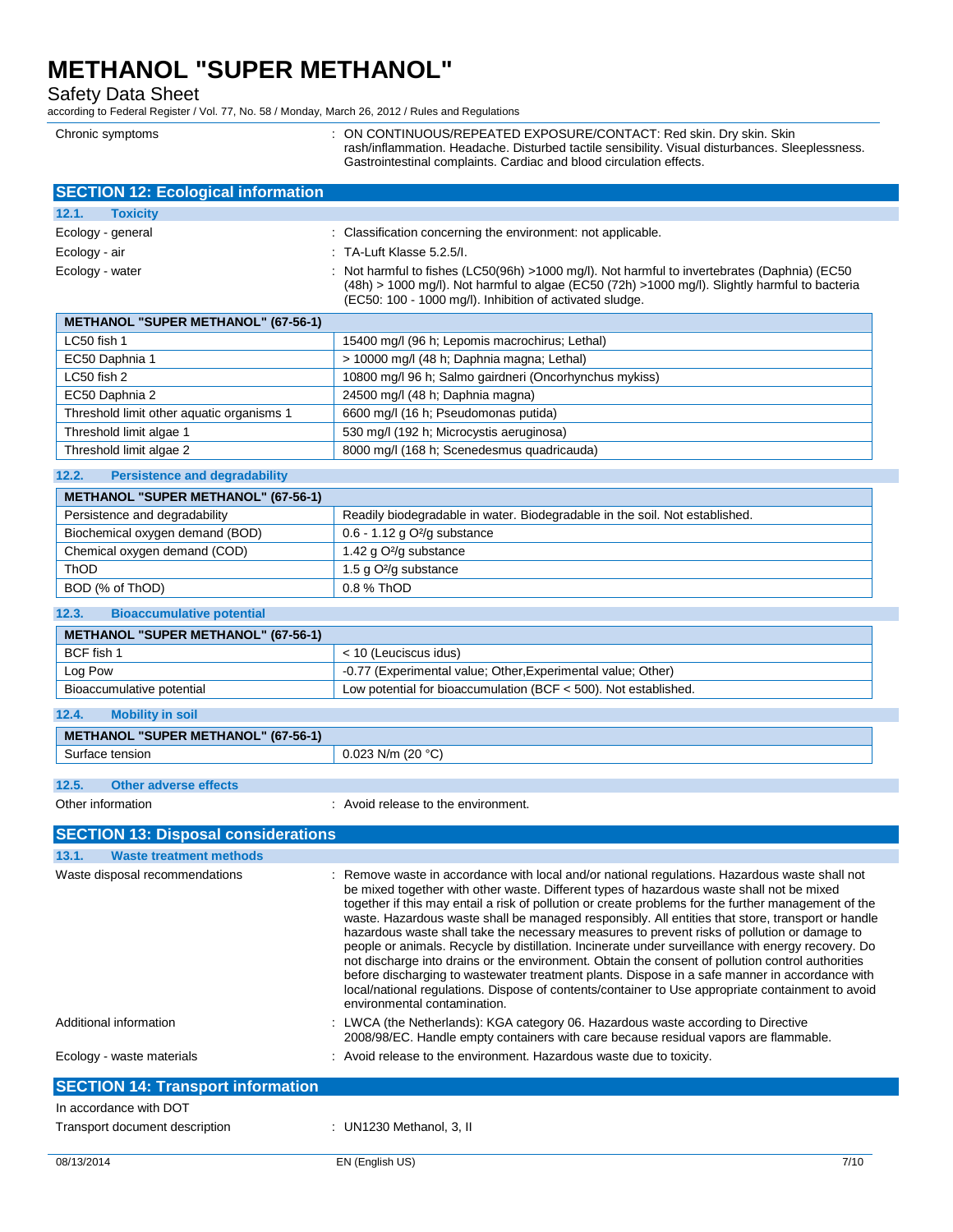### Safety Data Sheet

according to Federal Register / Vol. 77, No. 58 / Monday, March 26, 2012 / Rules and Regulations

| UN-No.(DOT)                                                               | : 1230       |                                                                                                                                                                                                                                                                                                                                                                                                                                                                                                                                                                                                                                                                                                                                                                                                                                                                                                                                                                                                                                                                                       |
|---------------------------------------------------------------------------|--------------|---------------------------------------------------------------------------------------------------------------------------------------------------------------------------------------------------------------------------------------------------------------------------------------------------------------------------------------------------------------------------------------------------------------------------------------------------------------------------------------------------------------------------------------------------------------------------------------------------------------------------------------------------------------------------------------------------------------------------------------------------------------------------------------------------------------------------------------------------------------------------------------------------------------------------------------------------------------------------------------------------------------------------------------------------------------------------------------|
| DOT NA no.                                                                | : UN1230     |                                                                                                                                                                                                                                                                                                                                                                                                                                                                                                                                                                                                                                                                                                                                                                                                                                                                                                                                                                                                                                                                                       |
| DOT Proper Shipping Name                                                  | : Methanol   |                                                                                                                                                                                                                                                                                                                                                                                                                                                                                                                                                                                                                                                                                                                                                                                                                                                                                                                                                                                                                                                                                       |
| Department of Transportation (DOT) Hazard<br>Classes                      |              | : 3 - Class 3 - Flammable and combustible liquid 49 CFR 173.120                                                                                                                                                                                                                                                                                                                                                                                                                                                                                                                                                                                                                                                                                                                                                                                                                                                                                                                                                                                                                       |
| Hazard labels (DOT)                                                       |              | : 3 - Flammable liquid                                                                                                                                                                                                                                                                                                                                                                                                                                                                                                                                                                                                                                                                                                                                                                                                                                                                                                                                                                                                                                                                |
|                                                                           |              |                                                                                                                                                                                                                                                                                                                                                                                                                                                                                                                                                                                                                                                                                                                                                                                                                                                                                                                                                                                                                                                                                       |
| <b>DOT Symbols</b>                                                        |              | : D - Proper shipping name for domestic use only, or to and from Canada                                                                                                                                                                                                                                                                                                                                                                                                                                                                                                                                                                                                                                                                                                                                                                                                                                                                                                                                                                                                               |
| Packing group (DOT)                                                       |              | : II - Medium Danger                                                                                                                                                                                                                                                                                                                                                                                                                                                                                                                                                                                                                                                                                                                                                                                                                                                                                                                                                                                                                                                                  |
| DOT Special Provisions (49 CFR 172.102)                                   |              | : IB2 - Authorized IBCs: Metal (31A, 31B and 31N); Rigid plastics (31H1 and 31H2); Composite<br>(31HZ1). Additional Requirement: Only liquids with a vapor pressure less than or equal to 110<br>kPa at 50 C (1.1 bar at 122 F), or 130 kPa at 55 C (1.3 bar at 131 F) are authorized.<br>T7 - 4 178.274(d)(2) Normal 178.275(d)(3)<br>TP2 - a. The maximum degree of filling must not exceed the degree of filling determined by the<br>following: (image) Where: tr is the maximum mean bulk temperature during transport, tf is the<br>temperature in degrees celsius of the liquid during filling, and a is the mean coefficient of cubical<br>expansion of the liquid between the mean temperature of the liquid during filling (tf) and the<br>maximum mean bulk temperature during transportation (tr) both in degrees celsius. b. For<br>liquids transported under ambient conditions may be calculated using the formula: (image)<br>Where: d15 and d50 are the densities (in units of mass per unit volume) of the liquid at 15 C (59<br>F) and 50 C (122 F), respectively. |
| DOT Packaging Exceptions (49 CFR 173.xxx)                                 | : 150        |                                                                                                                                                                                                                                                                                                                                                                                                                                                                                                                                                                                                                                                                                                                                                                                                                                                                                                                                                                                                                                                                                       |
| DOT Packaging Non Bulk (49 CFR 173.xxx)                                   | : 202        |                                                                                                                                                                                                                                                                                                                                                                                                                                                                                                                                                                                                                                                                                                                                                                                                                                                                                                                                                                                                                                                                                       |
| DOT Packaging Bulk (49 CFR 173.xxx)                                       | : 242        |                                                                                                                                                                                                                                                                                                                                                                                                                                                                                                                                                                                                                                                                                                                                                                                                                                                                                                                                                                                                                                                                                       |
| DOT Quantity Limitations Passenger aircraft/rail : 1 L<br>(49 CFR 173.27) |              |                                                                                                                                                                                                                                                                                                                                                                                                                                                                                                                                                                                                                                                                                                                                                                                                                                                                                                                                                                                                                                                                                       |
| DOT Quantity Limitations Cargo aircraft only (49 : 60 L<br>CFR 175.75)    |              |                                                                                                                                                                                                                                                                                                                                                                                                                                                                                                                                                                                                                                                                                                                                                                                                                                                                                                                                                                                                                                                                                       |
| DOT Vessel Stowage Location                                               |              | : B - (i) The material may be stowed "on deck" or "under deck" on a cargo vessel and on a<br>passenger vessel carrying a number of passengers limited to not more than the larger of 25<br>passengers, or one passenger per each 3 m of overall vessel length; and (ii) "On deck only" on<br>passenger vessels in which the number of passengers specified in paragraph (k)(2)(i) of this<br>section is exceeded.                                                                                                                                                                                                                                                                                                                                                                                                                                                                                                                                                                                                                                                                     |
| DOT Vessel Stowage Other                                                  |              | : 40 - Stow "clear of living quarters"                                                                                                                                                                                                                                                                                                                                                                                                                                                                                                                                                                                                                                                                                                                                                                                                                                                                                                                                                                                                                                                |
| <b>Additional information</b>                                             |              |                                                                                                                                                                                                                                                                                                                                                                                                                                                                                                                                                                                                                                                                                                                                                                                                                                                                                                                                                                                                                                                                                       |
| Other information                                                         |              | : No supplementary information available.                                                                                                                                                                                                                                                                                                                                                                                                                                                                                                                                                                                                                                                                                                                                                                                                                                                                                                                                                                                                                                             |
| State during transport (ADR-RID)                                          | : as liquid. |                                                                                                                                                                                                                                                                                                                                                                                                                                                                                                                                                                                                                                                                                                                                                                                                                                                                                                                                                                                                                                                                                       |
| <b>ADR</b>                                                                |              |                                                                                                                                                                                                                                                                                                                                                                                                                                                                                                                                                                                                                                                                                                                                                                                                                                                                                                                                                                                                                                                                                       |
| Transport document description                                            |              | : UN 1230, 3 (6.1), II, (D/E)                                                                                                                                                                                                                                                                                                                                                                                                                                                                                                                                                                                                                                                                                                                                                                                                                                                                                                                                                                                                                                                         |
| Packing group (ADR)                                                       | : II         |                                                                                                                                                                                                                                                                                                                                                                                                                                                                                                                                                                                                                                                                                                                                                                                                                                                                                                                                                                                                                                                                                       |
| Class (ADR)                                                               |              | : 3 - Flammable liquid                                                                                                                                                                                                                                                                                                                                                                                                                                                                                                                                                                                                                                                                                                                                                                                                                                                                                                                                                                                                                                                                |
| Hazard identification number (Kemler No.)                                 | : 336        |                                                                                                                                                                                                                                                                                                                                                                                                                                                                                                                                                                                                                                                                                                                                                                                                                                                                                                                                                                                                                                                                                       |
| Classification code (ADR)                                                 | $:$ FT1      |                                                                                                                                                                                                                                                                                                                                                                                                                                                                                                                                                                                                                                                                                                                                                                                                                                                                                                                                                                                                                                                                                       |
| Danger labels (ADR)                                                       |              | : 3 - Flammable liquids<br>6.1 - Toxic substances                                                                                                                                                                                                                                                                                                                                                                                                                                                                                                                                                                                                                                                                                                                                                                                                                                                                                                                                                                                                                                     |
| Orange plates                                                             | 336<br>1230  |                                                                                                                                                                                                                                                                                                                                                                                                                                                                                                                                                                                                                                                                                                                                                                                                                                                                                                                                                                                                                                                                                       |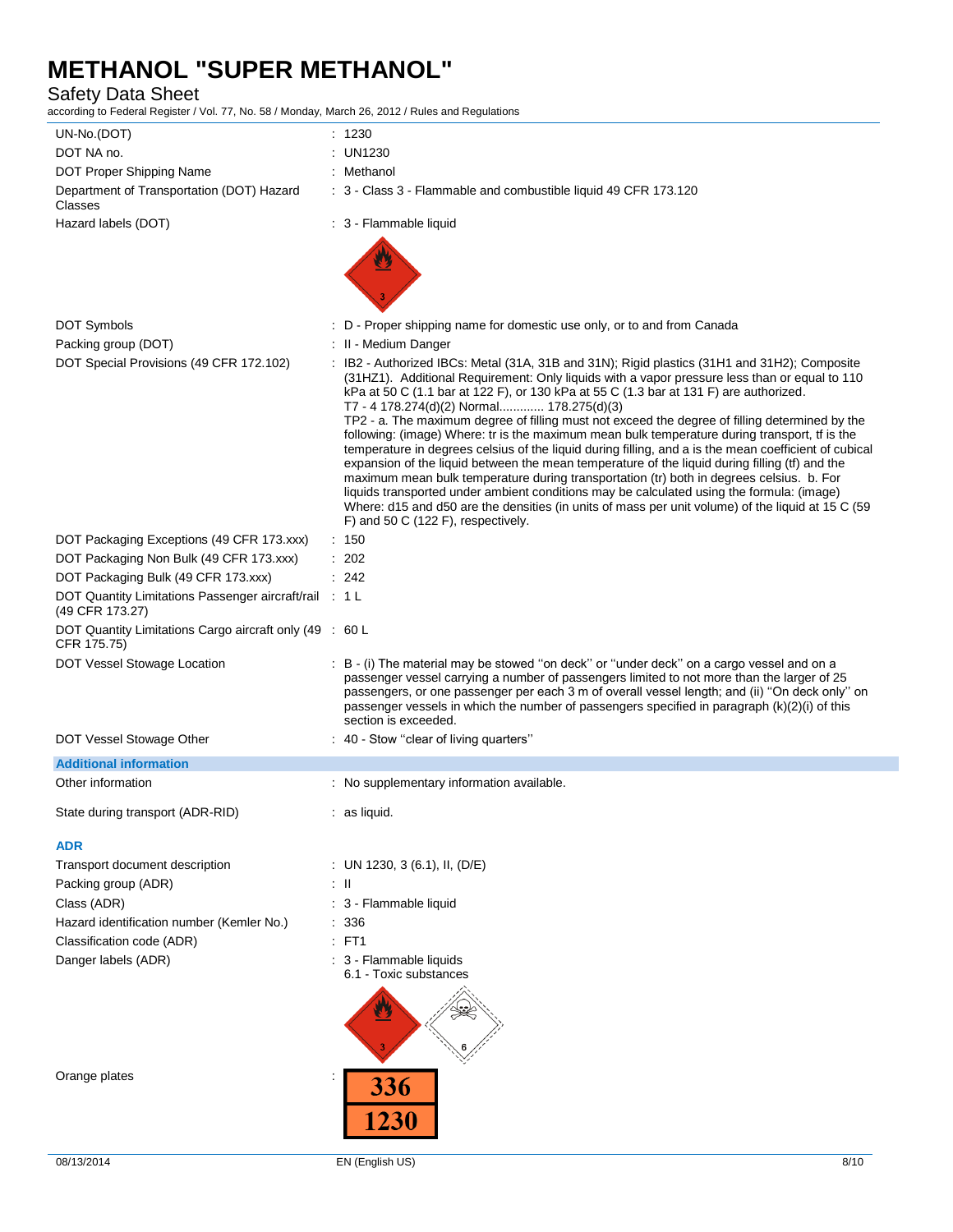Tunnel restriction code : D/E

Safety Data Sheet

according to Federal Register / Vol. 77, No. 58 / Monday, March 26, 2012 / Rules and Regulations

| <b>Transport by sea</b> |                         |
|-------------------------|-------------------------|
| UN-No. (IMDG)           | : 1230                  |
| Class (IMDG)            | : 3 - Flammable liquids |
| Subsidiary risks (IMDG) | : 6.1                   |
| $EmS-No.$ (1)           | $\pm$ F-E               |
| MFAG-No                 | : 19                    |
| $EmS-No.$ (2)           | : S-D                   |
| <b>Air transport</b>    |                         |
| UN-No.(IATA)            | : 1230                  |
| Class (IATA)            | : 3 - Flammable Liquids |
| Packing group (IATA)    | : II - Medium Danger    |
| Subsidiary risks (IATA) | : 6.1                   |

| <b>SECTION 15: Regulatory information</b> |  |  |
|-------------------------------------------|--|--|
|                                           |  |  |

| <b>15.1. US Federal regulations</b>                                                                                                        |  |
|--------------------------------------------------------------------------------------------------------------------------------------------|--|
| <b>METHANOL "SUPER METHANOL" (67-56-1)</b>                                                                                                 |  |
| Listed on the United States TSCA (Toxic Substances Control Act) inventory<br>Listed on SARA Section 313 (Specific toxic chemical listings) |  |
| RQ (Reportable quantity, section 304 of EPA's<br>5000 lb<br>List of Lists):                                                                |  |

#### **15.2. International regulations**

### **CANADA**

No additional information available

#### **EU-Regulations**

No additional information available

### **Classification according to Regulation (EC) No. 1272/2008 [CLP]**

Flam. Liq. 2 H225 Acute Tox. 3 (Inhalation) H331<br>Acute Tox. 3 (Dermal) H311 Acute Tox. 3 (Dermal) H311<br>Acute Tox. 3 (Oral) H301 Acute Tox. 3 (Oral) H301<br>STOT SE 1 H370 STOT SE 1  $\overline{10}$  H370<br>STOT SE 1 H370 STOT SE 1 H370<br>STOT SE 1 H370 STOT SE 1

Full text of H-phrases: see section 16

### **Classification according to Directive 67/548/EEC or 1999/45/EC**

F; R11 T; R23/24/25 T; R39/23/24/25 Full text of R-phrases: see section 16

### **15.2.2. National regulations**

No additional information available

### **15.3. US State regulations**

| <b>METHANOL "SUPER METHANOL"(67-56-1)</b>                      |                                                                                                         |
|----------------------------------------------------------------|---------------------------------------------------------------------------------------------------------|
| U.S. - California - Proposition 65 - Developmental<br>Toxicity | Yes                                                                                                     |
| State or local regulations                                     | U.S. - Massachusetts - Right To Know List<br>U.S. - New Jersey - Right to Know Hazardous Substance List |